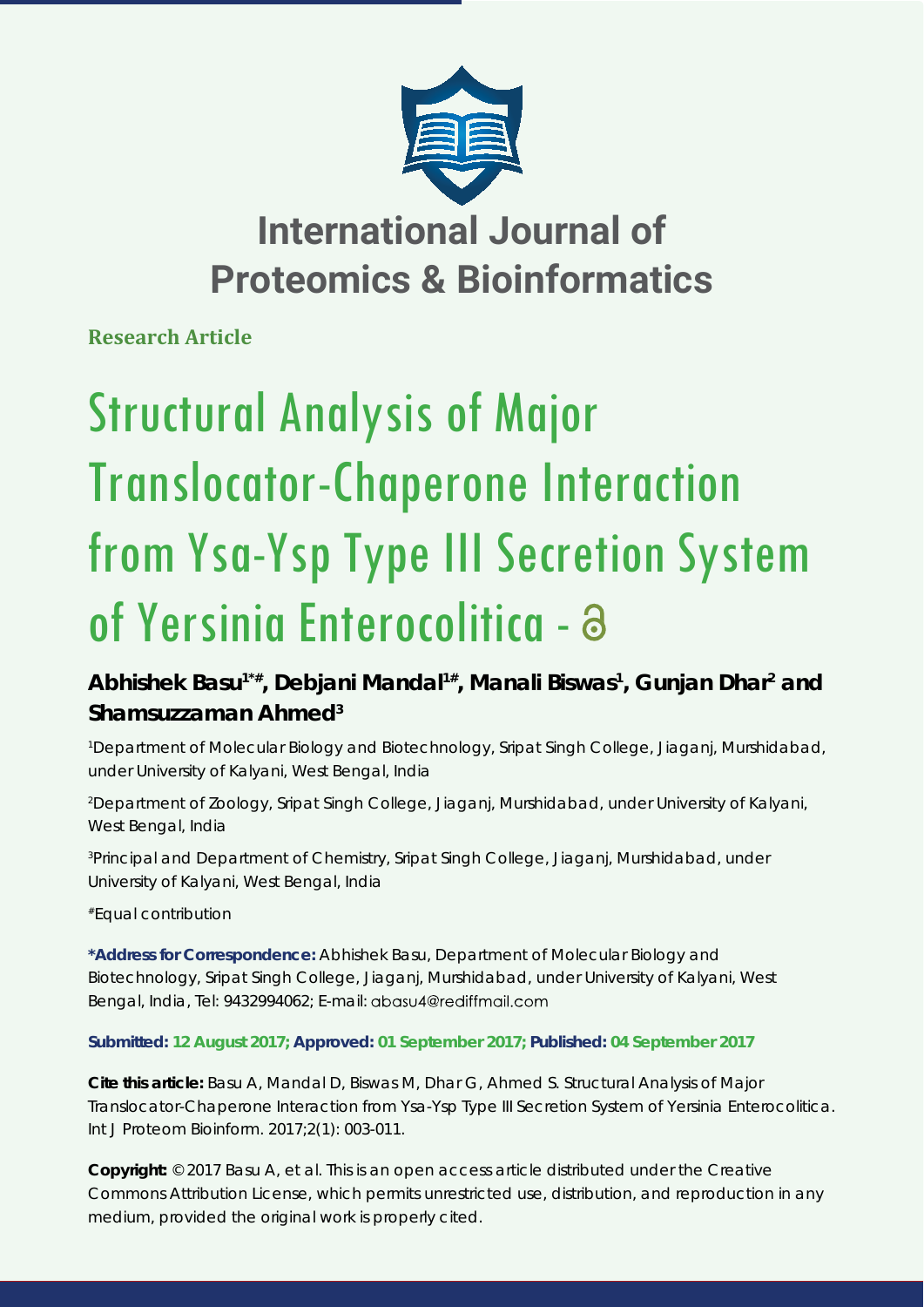## Suiferature

#### **ABSTRACT**

YspB is a major translocator protein of *Yersinia* secretion apparatus- *Yersinia* secretion protein (Ysa-Ysp) Type III Secretion System (T3SS) of *Yersinia enterocolitica* Biovar 1B. SycB is the cognate class II chaperone of YspB. YspB is a highly alpha helical protein. It shows significant homology to IpaB-SipB family of proteins. YspB possesses transmembrane helices, intramolecular coiled-coil regions and intrinsically disordered regions, all characteristics of translocator proteins. Homology model of YspB showed an all helical structure interspersed by coiled regions. YspB has a star shaped three dimensional structure with five distinct arms. The first two Tetratricopeptide Repeat (TPR) regions of SycB are responsible for its interaction with YspB. The helices and the loops of YspB interacting with SycB exhibit evolutionary conservation. Besides this, some structurally conserved amino acid residues were also observed in other helices and loops of YspB. The nature of residues involved in the YspB-SycB interaction indicate towards an ionic or polar interaction between the two proteins. This model of translocator-chaperone interaction might prove to be potentially beneficial in understanding the regulation of Ysa-Ysp T3SS.

**Keywords:** Ysa-Ysp T3SS; Translocator protein; Consurf analysis; Homology model; Molecular docking; Translocator-chaperone interaction

#### **INTRODUCTION**

*Yersinia pseudotuberculosis, Y. enterocolitica,* and *Y. pestis* are the three species of *Yersinia* pathogenic to humans. *Y. pseudotuberculosis*  and *Y. enterocolitica* cause gastrointestinal and enteric diseases in humans, whereas *Y. pestis* causes pneumonic and bubonic plague. *Y. enterocolitica* is an opportunistic gram negative bacterium, which causes nosocomial infections and infections associated with wounds and burns in immune-compromised individuals. Yersiniosis is the typical infection caused by *Y. enterocolitica*. Healthy individuals show gastroenteritis and mesenteric adenitis as a result of *Y. enterocolitica* infection. Whereas immune-compromised adults show mortality rate up to 50% due to bacteraemia following gastroenteritis. Children under the age of 5 years form the most vulnerable group and almost half of all the *Y. enterocolitica* infections occur in children of this age group*. Yersinia* shows a widespread distribution in nature including intestinal tract of numerous mammals and avian species as its habitats. Cattle, deer, pigs, birds and humans are frequently infected by this zoonotic pathogen [1-6].

*Yersinia enterocolitica* possesses Type III Secretion System (T3SS) which function as a nanosyringe and injects bacterial toxic effector proteins into the host cell cytoplasm. Other gram negative bacteria like Salmonella typhimurium, Shigella flexneri, Escherichia coli and *Pseudomonas aeruginosa* also possess T3SS as an adaptive feature in them [7]. There are two different T3SS in *Y. enterocolitica*. The genes encoding *Yersinia* secretion component- *Yersinia* outer protein (Ysc-Yop) T3SS exist in a 70 kb pYV plasmid, whereas genes encoding *Yersinia* secretion apparatus- *Yersinia* secretion protein (Ysa-Ysp) T3SS occur in a specific region in the bacterial chromosome. This region within the bacterial chromosome is flanked by direct repeats and is known as Pathogenecity Island. Some of the serotypes of *Y. enterocolitica* Biovar 1B like O:4, O:8, O:13 and O:21 possess Ysa-Ysp T3SS. The two T3SS of *Yersinia enterocolitica*, *Ysc-Yop T3SS* and Ysa-Ysp T3SS are responsible for the two phases of *Y. enterocolitica*  infection. Ysa-Ysp T3SS is responsible for the gastrointestinal phase of infection, which occurs due to the colonization of the pathogen in the gastrointestinal tract of the body [8-11]. The systemic phase of the infection begins when the parasite multiplies in the visceral organs like liver, spleen and lymph node, after evading the M cells on the Peyer's patches of the intestine. Ysc-Yop T3SS is responsible for the systemic phase of infection and evasion of host immune responses [12,13].

The complex regulon T3SS is formed by five different categories of proteins. These are structural proteins, translocator proteins, regulators, chaperones and toxic effector proteins. The components of T3SS are arranged in a sequential manner. First the basal body is formed, followed by the formation of needle substructure by oligomerization of needle forming protein PscF in *Pseudomonas* and YscF in *Yersinia.* Finally, the translocator proteins organize to form the functional translocon on the tip of the needle. The basal body spans the inner membrane, periplasmic space and outer membrane of the bacteria. It anchors the needle to the bacterial membranes. Within the inner membrane, the basal structure ring is made up of lipoprotein YscJ in *Yersinia* and PscJ in *Pseudomonas*, whereas the outer membrane ring of basal structure is composed of secreting YscC and PscC in *Yersinia* and *Pseudomonas*, respectively. The export apparatus forms a platform for the assembly of basal structure. The export apparatus controls the specificity of secreted substrates. The highly conserved integral membrane proteins YscR, YscS, YscT, YscU and YscV and PscR, PscS, PscT, PscU and PscV form the export apparatus in *Y. enterocolitica* and *P. aeruginosa,* respectively. The energy for the transport of toxins comes from the ATPases YscN and PscN, which interacts with YscL and PscL in *Yersinia* and *Pseudomonas*, respectively, just beneath the basal structure [14-22]. The needle complex is needed for the transportation of substrates from bacterial cytoplasm to the extracellular environment. The translocon is important for the secretion of toxic effector proteins into the host cell. The hydrophilic translocator protein (V antigen) PcrV in *Pseudomonas* and LcrV in *Yersinia* oligomerizes to form the platform for the assembly of hydrophobic translocator proteins. Hydrophilic translocator proteins remain exposed to the external environment, which makes them potential therapeutic targets for vaccination. The major hydrophobic translocators PopB in *Pseudomonas* and YopB and YspB in *Yersinia* possess two transmembrane regions, an N-terminal coiled coil region and occasionally, a C-terminal amphipathic helix. PopD in *Pseudomonas* and YopD and YspC in *Yersinia* are the minor hydrophobic translators consisting of a single transmembrane region and occasionally, a C-terminal amphipathic helix. The hydrophobic and hydrophilic translocator together form the outermost part of the needle complex, thereby interacting with the host cell membrane [15,16,19,20-22].

Regulator protein LcrG in *Yersinia* and PcrG in *Pseudomonas* binds to and regulate the secretion of hydrophilic translocator protein LcrV and PcrV in *Yersinia* and *Pseudomonas*, respectively [22-24]. Chaperones of T3SS sequester their cognate binding partners and facilitate their secretion. Chaperone proteins are classified into three categories. Class IA chaperone SpcU binds to a single effector protein ExoU. SpcS is a class IB chaperon from *P. aeruginosa* which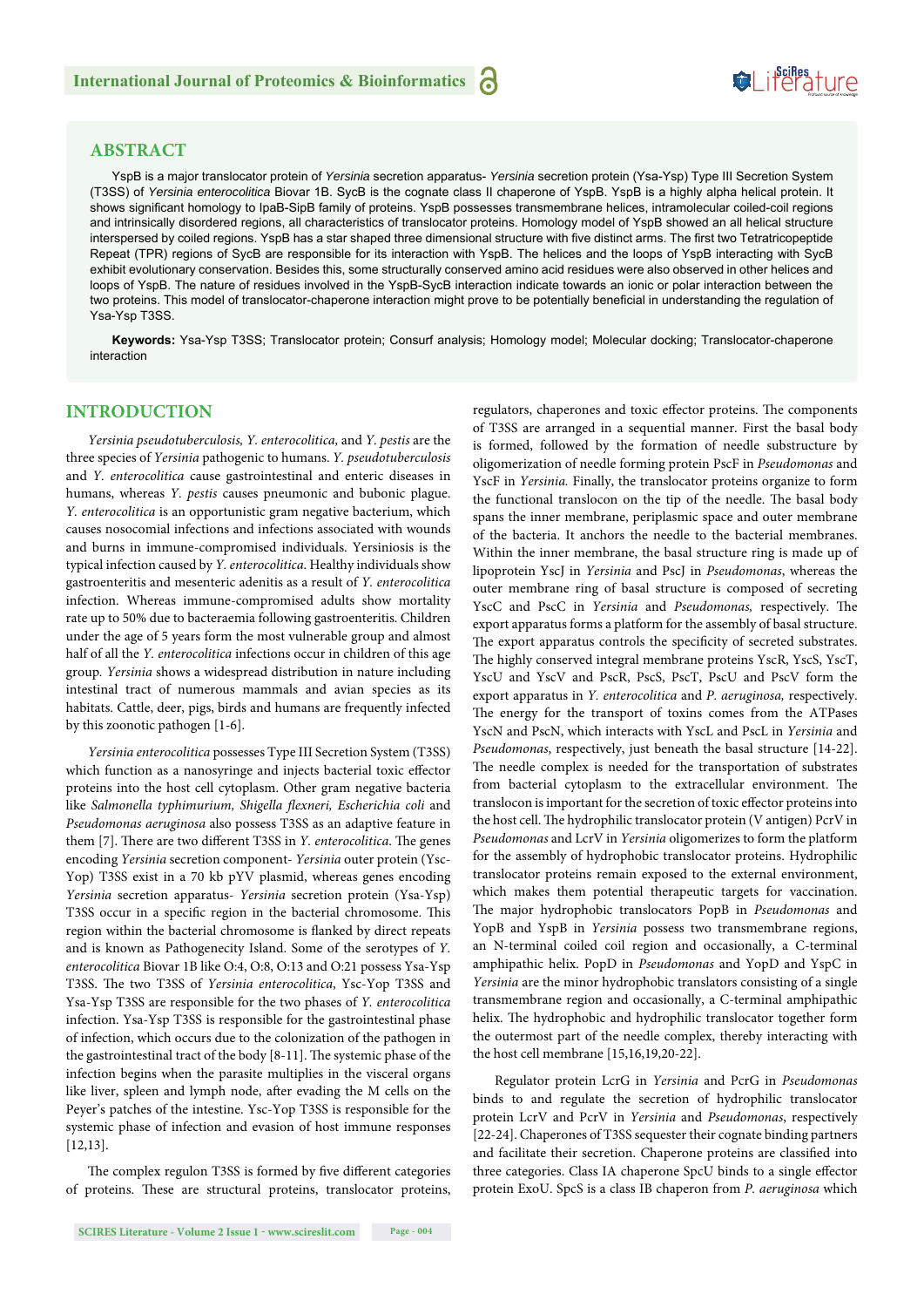#### **International Journal of Proteomics & Bioinformatics** Ы

binds to two effector proteins ExoS and ExoU. Class II chaperone PcrH in Pseudomonas and SycB in Yersinia bind to two different translocators PopB and PopD and YspB and YspC, respectively. Class III chaperones PscE and PscG bind to the needle forming protein PscF in *Pseudomonas.* Chaperones are important for maintenance of their cognate translocators or effector proteins in secretion competent state within the bacterial cytoplasm prior to secretion and facilitate their secretion upon receiving proper activation signals [15,25,26].

*syc-ysp* operon consists of genes like SycB, YspB, YspC, YspD, YspA and AcpY. This operon is located downstream to genes encoding Ysa-apparatus in  $\sim 200$  kb Pathogenecity Island. SycB is a class II chaperone and binds to major hydrophobic translocator YspB and minor hydrophobic translocator YspC in *Yersinia*. Being a hydrophilic translocator YspD participate in the formation of platform for organization of hydrophobic translocators. YspA is a unique protein. The proteins of Ysa-Ysp T3SS YspB, YspC, YspD and SycB are homologous to SipB, SipC, SipD and SicA from SPI-1 T3SS of *Salmonella enterica*, and IpaB, IpaC, IpaD, and IpgC from Mxi-Spa T3SS of *Shigella flexneri*, respectively. Activation of *YsaE* promoter mediates the transcription of structural genes *sycB* followed by *yspB, yspC, YspD and YspA*. YsaE and SycB interact with each other to give an additive effect on the transcription [10,11,21,27,28]. Ysa-Ysp T3SS is activated at low temperature and high salt conditions. This activation is regulated by proteins YsrR, YsrS, YsrT and RcsB [29- 32]. Class II chaperone SycB have a helical structure interspersed by coiled regions. It exists as physiological dimer. The Tetratricopeptide Repeats (TPRs) are formed by the antiparallel alpha helices. These TPRs possess conserved residues in the canonical positions, which participate in protein-protein interaction [33]. The structural characterization of YspB by any biochemical and biophysical method has not been possible yet, as the protein is recalcitrant to recombinant expression. Therefore, we have adopted an in silico approach to decipher the structure of YspB and elucidate the structural basis of YspB-SycB interaction.

#### **MATERIALS AND METHODS**

#### **Secondary structure prediction and Multiple sequence alignment in YspB**

JPred4 and PsiPred secondary structure prediction servers were used for determination of alpha-helix, beta-sheet and random coil content of YspB [34,35]. Multiple Sequence Alignment (MSA) of YspB with other major translocators like IpaB and SipB was done using MultAlin interface and was edited in ESPript, MSA editor [36].

#### **Prediction of Transmembrane regions, Intramolecular coil coiled regions and disordered regions in YspB**

Transmembrane region in YspB was predicted using TMHMM server v.2.0 [37]. Intramolecular coil-coiled region within YspB was predicted by COILS server [38]. Intrinsic disordered region in YspB was determined by disordered prediction servers like PrDOS and DisEMBL 1.5 [39,40].

#### **Homology model of YspB**

The homology model of YspB was generated by I-TASSER server using a threading approach [41]. The structural templates were identified by LOMETS from PDB library. The best threading templates selected for YspB were PDB Hits- 4uxyA, lst6A, 3u0cA, 3jbhA, 4hnwA and 4ui9O. Additional restraints were not imposed by the user. The best model was selected based on C-Score, TM-Score and other parameters. The output PDB file of the model was represented.

#### **Dynamic Light scattering**

Protein solution was prepared at a concentration range of 2–4 mg/ ml in 25 mM Tris-HCl, 50 mM NaCl buffer. Just before the analysis, sample was filtered with 0.22 micron filter to remove any aggregates or particles in the sample and analysis was done in Malvern Zetasizer nano ZS DLS instrument with associated software.

#### **Molecular Docking of YspB and SycB**

Z DOCK server (version 3.0.2) was used to perform Molecular Docking of YspB and SycB [42]. The homology model of YspB was loaded as input protein 1 and homology model of SycB was loaded as input protein 2. From the output files the best model of interaction between YspB and SycB was selected.

#### **ConSurf Analysis**

The PDB file of YspB model was loaded into ConSurf. MSA was built using MAFFT. Homolog search algorithm was HMMER and homologs were collected from UNIREF90 database. HMMER E-value was 0.0001. Maximal % ID between the sequences was 95, whereas the minimal % ID for the homologs was 30. 150 sequences sample the list of homologs to the query. Phylogenetic tree was constructed using Neighbor Joining with ML distance and Bayesian method was used for calculation of conservation score [43].

#### **Representation of Models**

The homology model of YspB and SycB were represented using PyMOL Molecular Graphics System [44]. The model of YspB-SycB generated by Z DOCK server was presented in PyMOL Molecular Graphics System [44]. The model of YspB along with the conservation colour codes generated by ConSurf was represented by UCSF-Chimera [45].

#### **RESULT AND DISCUSSION**

#### **Secondary Structure analysis of YspB**

YspB is a major hydrophobic translocator protein of Ysa-Ysp type III secretion system. We have retrieved YspB sequence from protein database from National Center for Biotechnology Information with Genbank accession no. AAK84113. Since, YspB is recalcitrant to recombinant expression secondary structure prediction servers like JPred and PsiPred were used for prediction of the secondary structural content of YspB [34,35]. Jpred and Psipred are the leading structure prediction servers which predict the secondary structure of proteins based on the protein sequence, using their experimentally validated algorithm. According to JPred, YspB contained 80.17% alpha helix, 2.07% beta sheet and 17.76% coiled structure (Figure 1A, Table 1). Whereas PsiPred predicted 80.6% alpha helix and 19.4% random structure (Figure 1B, Table 1). Both the servers predicted high alpha helical content of YspB, which is consistent with the secondary structural content of major translocator protein.

#### **Homology of YspB with the proteins of IpaB\_SipB family**

The proteins of Ysa-Ysp T3SS show homology to the proteins of SPI-1 T3SS from *Salmonella enterica* and Mxi-Spa T3SS from Shigella flexneri. YspB, YspC, YspD and SycB are homologous to SipB, SipC, SipD and SicA from SPI-1 T3SS and IpaB, IpaC, IpaD and IpgC from Mxi-Spa T3SS. Multiple Sequence Alignment aligns the various homologous protein sequences belonging to a family and determines the identity and similarity between these sequences i.e. the extent of homology. MSA was performed using MultAlin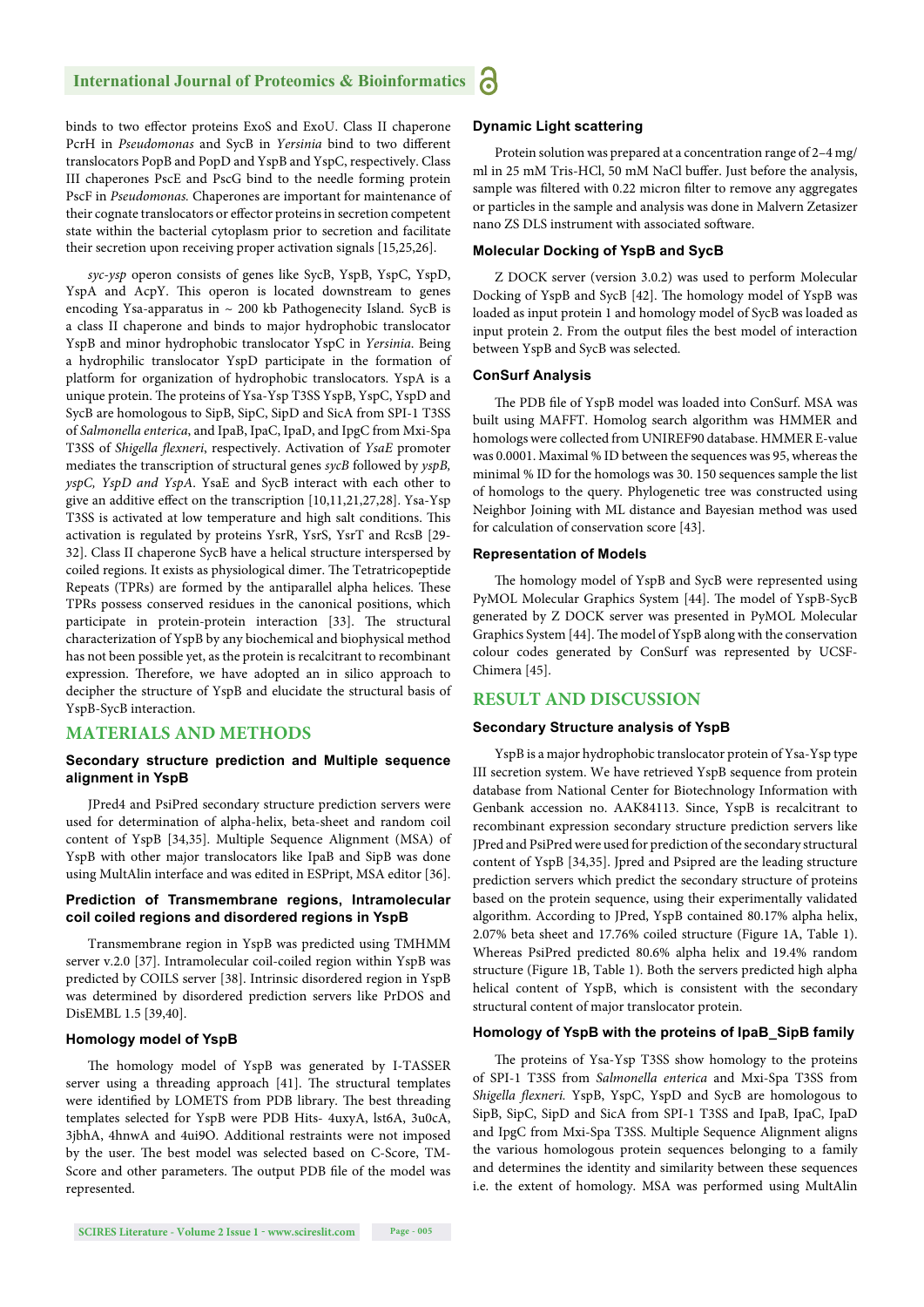

| <b>Table1:</b> Secondary structure content of YspB predicted by JPred and PsiPred |             |                   |             |  |
|-----------------------------------------------------------------------------------|-------------|-------------------|-------------|--|
| Secondary Structure<br>Server Used                                                | Alpha helix | <b>Beta sheet</b> | Random coil |  |
| <b>JPred</b>                                                                      | 80.17%      | 2.07%             | 17.75%      |  |
| <b>PsiPred</b>                                                                    | 80.6%       | 0%                | 19.4%       |  |

interface to determine the homology between YspB and proteins from IpaB-SipB family [36]. YspB shows 14.03% identity, 40.38% similarity, and 87.59% sequence coverage with SipB. Whereas, YspB and IpaB possess 12.85% identity, 39.05% similarity and 85.67% sequence coverage (Figure 2, Table 2). Therefore, translocators from Ysa-Ysp T3SS, SPI-1 T3SS and Mxi-Spa T3SS form one family and translocators of Ysc-Yop, Psc and Asc T3SS form a separate family of translocators based on their homology and sequence conservation.

#### **Transmembrane regions, intramolecular coiled coil regions and disordered regions in YspB**

YspB has to traverse the bacterial plasma membrane to reach the translocation apparatus or translocon. It also interacts with the host cell plasma membrane. So, there is a high probability that YspB possesses some transmembrane helices for the aforesaid purpose. TMHMM is a very reliable server which indicates the probability of a protein sequence to form a transmembrane region. It also predicts the transmembrane helix and the inside and outside sequence in the transmembrane region. TMHMM server predicted the presence of three transmembrane region from residue 396-430 (TM helix1), residue 445-469 (TM helix2), and residue 474-496 (TM helix3) (Figure 3A) [37]. Programme COILS compares a protein sequence to the database of existing two standard Coiled-coils in order to derive a

similarity score. The Coiled-coil conformation of a protein sequence is finally determined by comparison of this derived similarity score and distribution of scores in the globular Coiled-coil. Coiled-coil region prediction server COILS showed the presence of at least three intramolecular coiled-coil region in YspB (Figure 3B) [38]. Intramolecular coil-coiled regions play significant role in proteinprotein interaction. YspB supposedly interacts with chaperone SycB and with other translocator proteins. YspB is an unstable protein and therefore, attempts for its recombinant expression failed because of its instability. This prompted us to check the presence of any disordered regions in YspB. Disordered region prediction servers predict the disordered probability within a sequence using their algorithms. Disorder prediction servers like PrDos and DisEMBL version 1.5 (with Loop or Coil, Remarks-465, Hot-Loops) predicted the presence of intrinsically disordered regions in the protein which provide an element of instability to YspB [39,40]. PrDos predicted disordered regions throughout the YspB protein sequence (Figure 4A). Loops or coil program predicted disordered regions in 1-8, 17-37, 53-69, 76- 86, 92-107, 221-232, 310-323, 383-392, 533-543 and 598-610 residues. Hot-Loops program showed disordered regions in residues 1-12, 17-26, 49-64, 314-325, 361-372, 379-392, 566-579 and 661-676. On the other hand, Remark-465 program predicted disordered regions in 48-57, 72-106, 162-173, 364-390 residues (Figure 4B). Therefore, we could observe disordered regions spread throughout the protein sequence specifically clustered in the N-terminal of the protein and significantly less in the C-terminal region.

#### **Homology Model of YspB depicts a Star shaped all helical structure interspersed by coiled regions**

Foultier *et al.* 2003, pointed at the unstable and hydrophobic nature of YspB, which made raising antibody against YspB difficult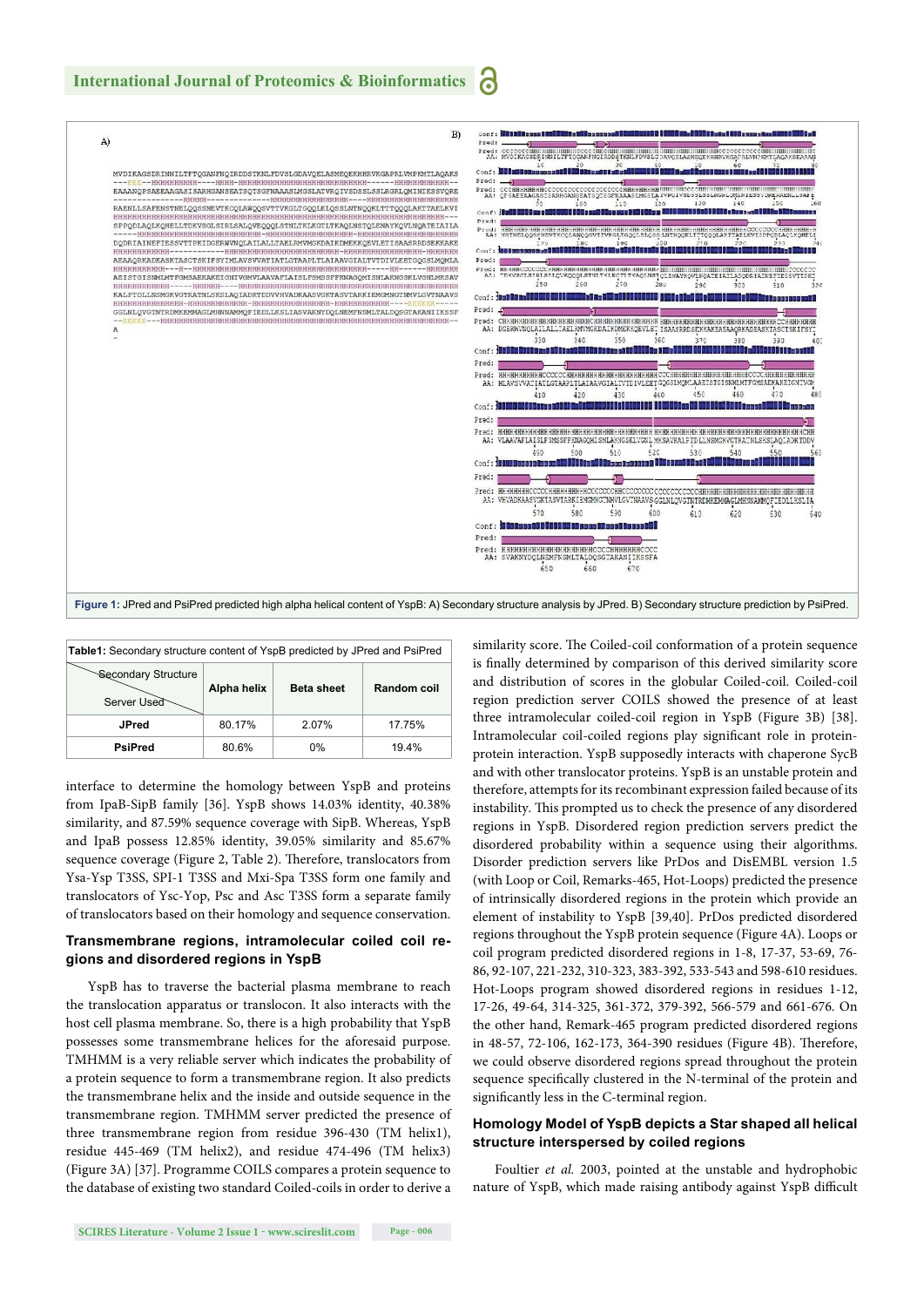

Table 2: Sequence identity, similarity and coverage between YspB and its

| homologs    |                             |                               |                             |  |
|-------------|-----------------------------|-------------------------------|-----------------------------|--|
|             | <b>Sequence</b><br>Identity | <b>Sequence</b><br>Similarity | <b>Sequence</b><br>Coverage |  |
| YspB & IpaB | 12.85%                      | 39.05%                        | 85.67%                      |  |
| YspB & SipB | 14.03%                      | 40.38%                        | 87.59%                      |  |

[27]. In this study, we have marked the disordered regions in YspB. Also, SycB provides stability to YspB and in the absence of SycB, YspB degrades rapidly [27]. Under these circumstances recombinant expression of YspB to the level of three dimensional structure determination becomes very difficult. Therefore, a good homology model depicting scaffolds identical to the experimental structure would enable us to study protein-protein interaction and design drugs. I-TASSER is a leading server for prediction of threedimensional protein structure based on homology modeling and threading approach. The templates for modeling were selected from PDB library using LOMETS. The best model was selected from the models generated using C-score, TM- Score and RMSD values [41].

Homology model of YspB was generated using I-TASSER server. C-score is a confidence score for estimation of the quality of the model predicted by I-TASSER [41]. The homology model of YspB had a C-score of -0.86, which indicates towards a good homology model. The estimated TM-score of  $0.61 \pm 0.14$  lay the base for reliable prediction of the homology model of YspB. YspB model exhibited a star shaped structure. It contains 28 helices interspersed by loops (Figure 5A  $\&$  5B). The model could be divided into five distinct regions forming the five arms of the star. Region I consists of 3 helices; H1, H2 and H3. Region II consists of 9 helices; H4, H5, H6, H7, H13, H14, H15, H16 and H17. These helices together constitute the core region of the protein surrounded by the 5 helices of the Region III; H8, H9, H10, H11and H12 and 7 helices of Region V; H22, H23, H24, H25, H26, H27 and H28. Region IV consists of 4 helices; H18, H19, H20, H21. Out of 28 helices, helix H10 and H12 are the two longest helices, which might participate in intramolecular interaction resulting in formation of YspB dimer and oligomer. All these helices are interspersed by loops. The longest loop is of 14 amino acid residues and exists between helices H8 and H9 (Figure 5C). The YspB model is an elongated one showing a maximum length of 100.66 Å and 96.99 Å (Figure 5D). Therefore, the star shaped structure of  $YspB$  appears as a union of 5 different bundles of helices joined by looped regions. The three dimensional structures of major translocator proteins are rare and therefore, they could prove to be beneficial in deciphering translocator- chaperone interaction. Also, this three dimensional model of YspB could be used to study its interaction with other translocator proteins like YspC and YspD and its interaction with the host cell plasma membrane. This model of YspB could be potentially beneficial for drug designing to deregulate Ysa-Ysp T3SS.

#### SycB partially fits within the YspB structure by an **interaction mediated by the two TPR regions forming the concave core of SycB**

Dynamic Light Scattering profile of SycB in its dimeric form shows a Hydrodynamic Diameter of 6.448 nm, which corroborates the dimensions of the dimeric model of SycB, generated by molecular docking studies (Figure 6A) [46]. The molecular docking studies were performed by ZDock molecular docking server. Here, the three dimensional structures of both the proteins could be uploaded. Also, ZDock allows selection of residues involved in interaction between the two proteins. In a similar manner, amino acids not present in the interaction interface could be marked by the user. Therefore, supplementary experimental data could be fed into the server for generation of model for protein-protein interaction. The residues of SycB interacting with YspB mainly reside in the two TPR regions of SycB (Figure 6B & 6C). SycB binds to the pocket formed by Region II, III, and IV of YspB. Helices H8 of Region III, H18 and H19 of Region IV and the loop between helices H14 and H15 of Region II are the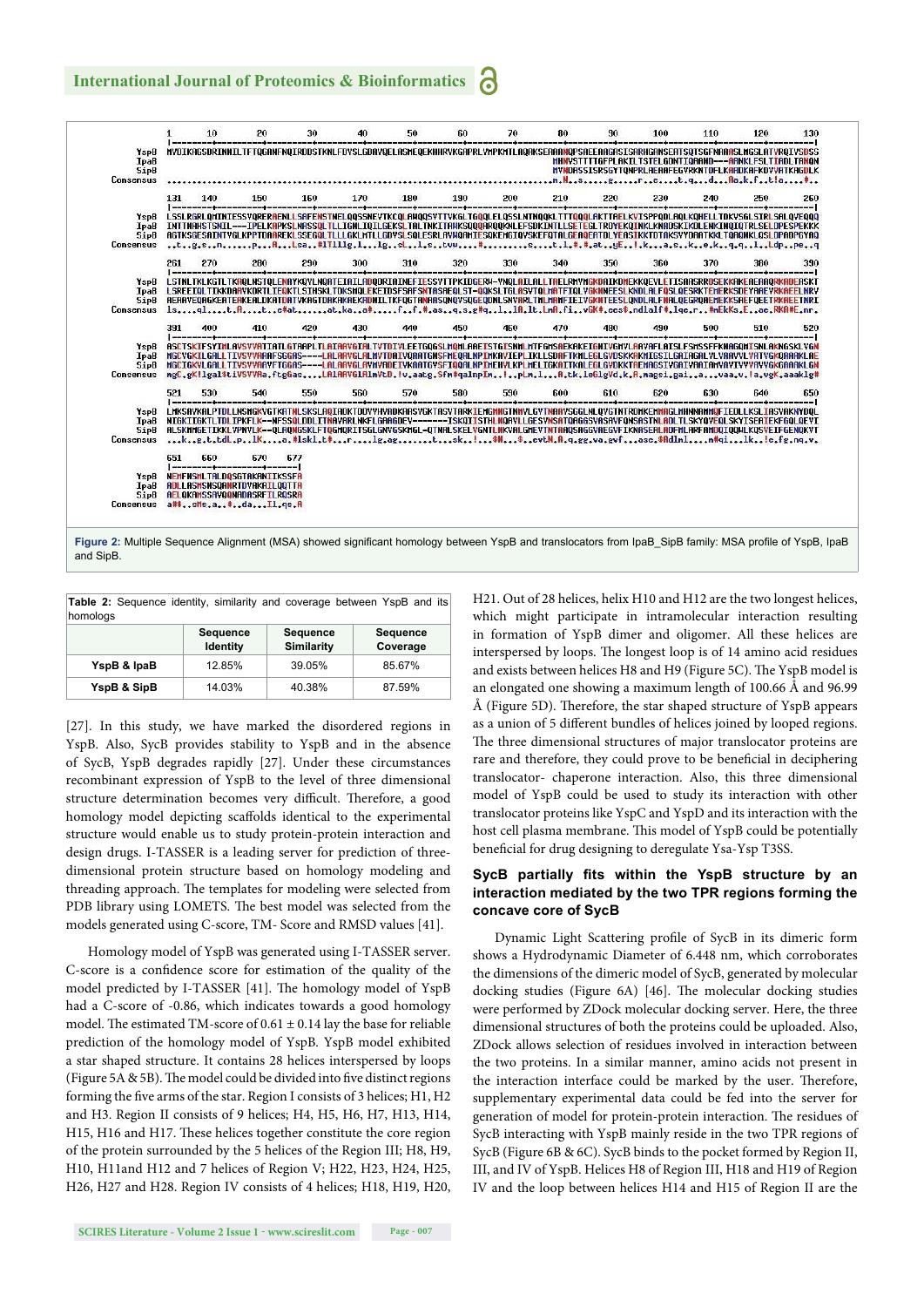





helices mainly interacting with SycB. Helices H18 and H19 of YspB interact with helices H3 and H4 of TPR1 of SycB. The loop between helices H14 and H15 of YspB participate in the interaction with helix H5 of TPR2 of SycB. Helix H8 of Region III of YspB interacts with the loop region between the helices H6 and H7 of SycB. Thus, H7, H8 and H9 of SycB and all other helices of YspB might not involve in any kind of interaction (Figure 7A & 7B). The interaction between SycB and YspB is similar to the existing models of translocator-chaperone interaction. For instance, IpgC (a close homologue of SycB) interacts with IpaB-peptide by pockets P1, P2, and P3, which are mainly formed by the residues in the first two TPR regions of the IpgC molecule [47]. In Psc T3SS of *Pseudomonas aeruginosa*, TPRs of PcrH forms the concave cleft involved in interaction of PcrH with PopD and major translocator PopB [48]. The maximum length of YspB-SycB complex is 127.83 Å and 96.35 Å indicating that SycB does not completely fit into the YspB pocket, probably, because of the helices H13, H9 and H12 (Figure 7C).

The residues participating in the interaction between YspB and SycB are conserved in both the proteins. Polar residues of SycB like D109, Y79, Y47, Y49 and T42 are involved in interaction with YspB. These residues reside in the two conserved TPR regions (TPR1 and TPR2) of SycB. Similarly, polar residues like Q194, S491, S496 and K500 of YspB participate in the interaction with SycB (Figure 7D & 7E). These residues are located in helix H8, H18 and H19 of YspB. As polar and charged amino acids are mainly involved in the YspB-SycB interaction, therefore, the interaction could be ionic or polar in nature. In some of the cases, these residues might form ion pairs or salt bridges among themselves and provide stability to both the proteins in the complex from. In that case, increase in the salt concentration in the environment will be responsible for the dissociation of SycB from YspB pocket. Therefore, the domains of SycB interacting with the major translocator YspB and minor translocator YspC are same and confined mainly to the first two TPR regions. Hence, SycB cannot simultaneously bind to YspB and YspC. The dimerization domain of SycB is different and restricted to the N-terminal helix [33,49]. But the interaction with bulky translocator proteins like YspB or YspC results in dissociation of the dimeric physiological state of SycB [46]. Understanding the structural basis of translocator-chaperone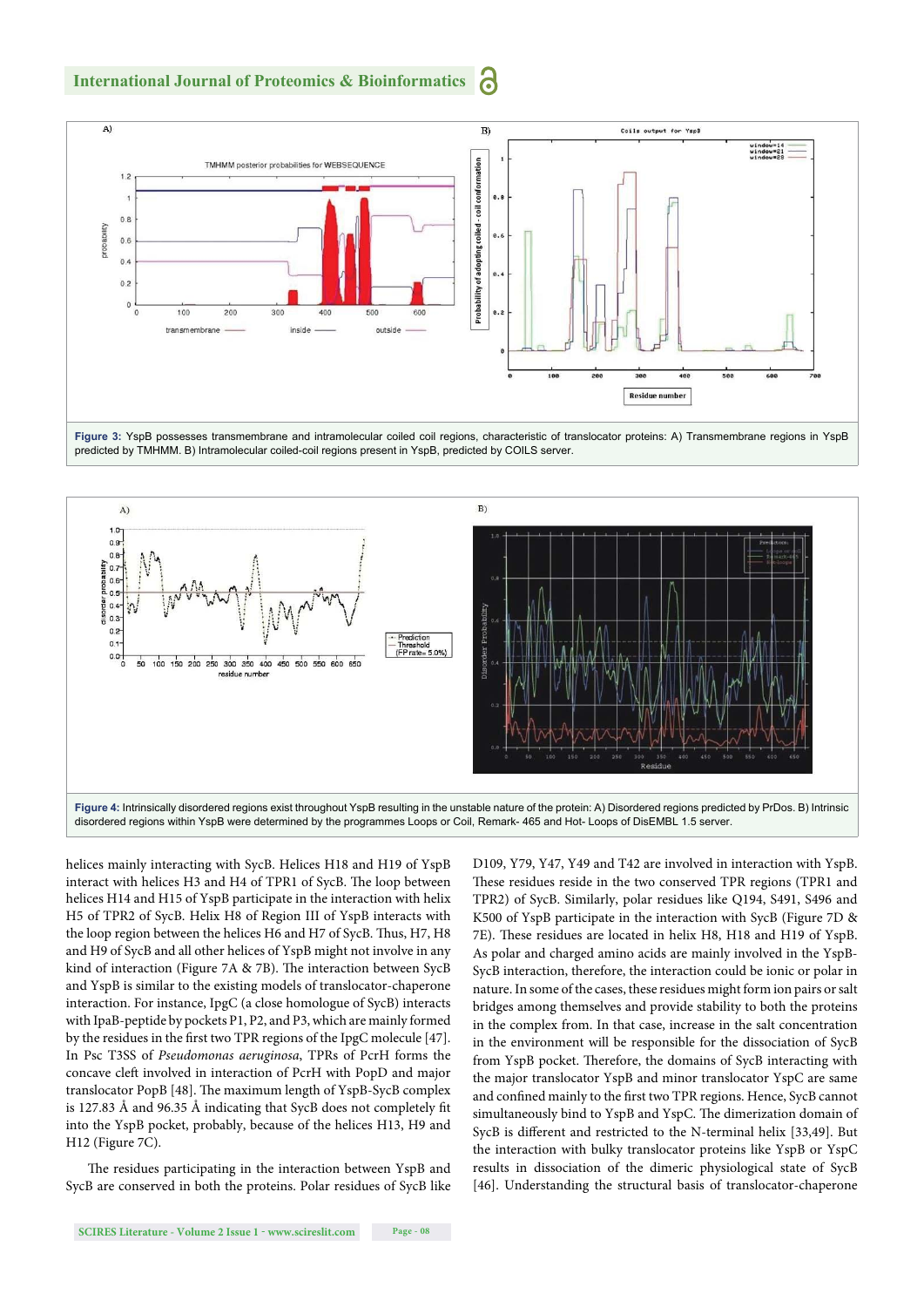#### **International Journal of Proteomics & Bioinformatics**

interaction would enable us to understand better the mechanism of regulation of T3SS. Further, if the nature of interaction and specific residues involved in interaction could be pinpointed, the affinity of the interaction could be regulated for therapeutic purposes.

#### **ConSurf depicted that the residues of YspB involved in interaction with SycB are evolutionarily conserved**

ConSurf is a web based tool for the prediction of structurally and functionally conserved regions in proteins [43]. ConSurf performs a BLAST search, generates a MSA of the input protein and its homologs and further generates a phylogenetic tree. Therefore, the evolutionarily conserved regions within the protein could be predicted using this web based tool. In YspB, helix H18 and loop between helices H14 and H15 involved in YspB-SycB interaction show high degree of evolutionary conservation. Also, helix H19 and helix H8 involved in interaction of YspB with its chaperone show partial conservation. As these helices form the interface of protein-protein interaction, the conserved residues within them are functionally significant. However, conserved residues which are structurally important could be observed in helix H1, H2 and H3 and in looped region between H18 and H19 (Figure 8A & 8B). Besides this, structurally and functionally conserved residues are scattered throughout the YspB structure. Hence, major translocator YspB of Ysa-Ysp T3SS shows significant evolutionary conservation. Its lineage could be predicted from the phylogenetic tree generated by ConSurf. This is in contrast to YspC (minor translocator of Ysa-Ysp T3SS), which is a unique



**Figure 5:** Homology model of YspB exhibits a star shaped all helical structure interspersed by coiled regions: A) Cartoon representation of YspB structure. The helices were shown in red and the coiled regions were shown in green. B) The atoms of the YspB mdel were represented as sphere. C) Cartoon representation of YspB model divided into five distinct regions where Region I was shown in grey 40 and Region II, III, IV and V were shown in slate, yellow, forest and red, respectively. D) The dimensions of YspB structure were marked in the cartoon representation of the homology model of YspB.



Silico model of SycB: A) DLS profile showing the hydrodynamic diameter of SycB dimer. B) Cartoon representation of SycB structure. The helices were shown in cyan and the coiled regions were shown in magentas. C) The atoms of the SycB model were represented as sphere.



Figure 7: SycB partially fits within the YspB structure by an interaction mediated by the two TPR regions forming the concave core of SycB: A) Cartoon representation of YspB-SycB complex. The helices of YspB were shown in red and coiled regions were shown in green. The helices of SycB were shown in cyan and coiled regions were shown in magentas. B) The atoms of the YspB-SycB interaction model were represented as sphere. The atoms of YspB were shown in red and atoms of SycB were shown in cyan. C) The dimensions of YspB-SycB complex were marked in the cartoon representation of YspB-SycB interaction model. D) The atoms of YspB-SycB model were shown as spheres and the interacting residues were represented in yellow. E) Residues involved in YspB-SycB interaction were marked in yellow in the cartoon representation of YspB-SycB model

protein [49]. These results could help to decipher the evolutionary lineage of comparatively less studied Ysa-Ysp T3SS.

#### **CONCLUSION**

In Silico approach of structural analysis enabled us to decipher some characteristic features of YspB protein. High alpha helical content, presence of transmembrane helices, intrinsically disordered regions and intramolecular coiled-coil are the characteristic features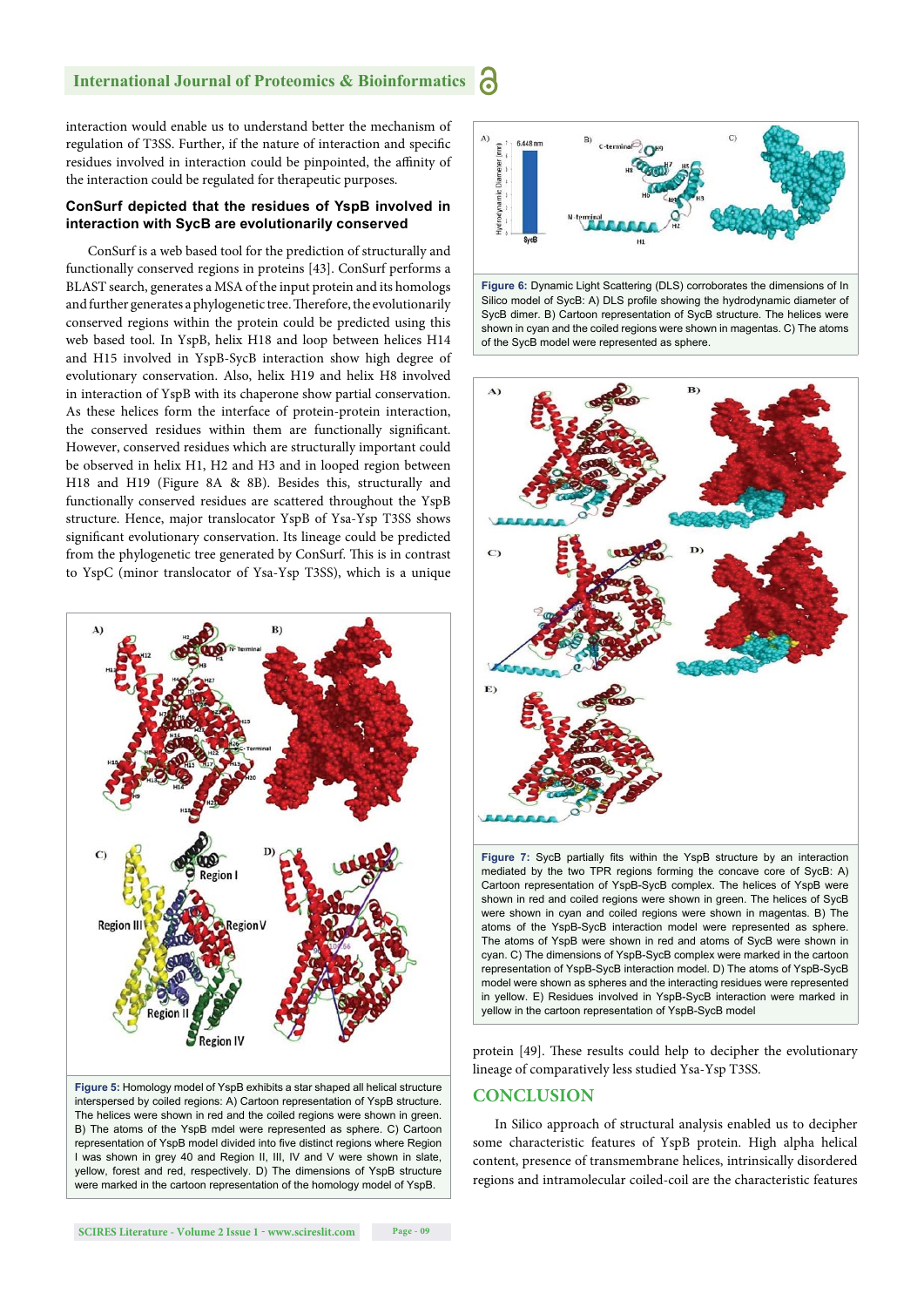#### **International Journal of Proteomics & Bioinformatics**



of major translocator proteins. It also showed significant homology to the proteins of IpaB\_SipB family. Therefore, unlike minor translocator YspC of Ysa-Ysp T3SS, YspB is not a unique protein and it could be easily categorized as translocon forming protein. SycB interacted with YspB using its two TPR regions. The amino acid residues of YspB interacting with SycB are mostly evolutionarily conserved. Also, the nature of residues responsible for YspB-SycB interaction depicted mainly ionic or polar interaction between these proteins. However, the interacting regions of SycB were same for both YspB and YspC and different from the dimerization domain of SycB. So, simultaneously SycB cannot bind to YspB and YspC. Also, interaction with either of the translocator results in dissociation of dimeric state of SycB due to steric hindrances. Further, these interacting interfaces are potential drug targets to disrupt translocator-chaperone interaction, which could result in deregulation of Ysa-Ysp T3SS and attenuate the virulence of *Yersinia enterocolitica* Biovar 1B.

#### **ACKNOWLEDGEMENT**

We are grateful to Dr. Saumen Datta (Principal Scientist, CSIR-IICB), Dr. Supratim Dey (Post Doctoral Fellow, University of Kansas) and Dr. Urmisha Das (Lincoln University) for their guidance and assistance during the course of research. We acknowledge Department of Biotechnology, Government of West Bengal for the financial assistance.

#### **REFERENCE**

- 1. Carter PB. Pathogenecity of Yersinia enterocolitica for mice. Infect Immun. 1975; 11: 164-170. https://goo.gl/LMFKjG
- 2. Cornelis GR, Laroche Y, Balligand G, Sory MP and Wauters G. Yersinia enterocolitica, a primary model for bacterial invasiveness. Rev Infect Dis. 1987; 9: 64-87. https://goo.gl/M2MGmn
- 3. Cover TL and Aber RC. Yersinia enterocolitica. N Engl J Med.1989; 321: 16- 24. https://goo.gl/wYKRGG
- 4. Bottone, EJ. Yersinia enterocolitica: the charisma continues. Clin Microbiol Rev. 1997; 10: 257-276. https://goo.gl/7JRMVK
- 5. Bottone E. Yersinia enterocolitica: overview and epidemiologic correlates. Microbes Infect. 1999; 1: 323-33. https://goo.gl/RdTJ8n
- 6. Koehler KM, Lasky T, Fein SB, Delong SM, Hawkins MA, Rabatsky-Ehr T, et al. Population-based incidence of infection with selected bacterial enteric pathogens in children younger than five years of age. Pediatr Infect Dis J. 2006; 25: 129-34. https://goo.gl/qaRPz9
- 7. Hueck CJ. Type III protein secretion systems in bacterial pathogens of animals and plants. Microbiol Mol Biol Rev. 1998; 62: 379-433. https://goo.gl/jq83fv
- 8. Cornelis GR, Wolf-Watz H. The Yersinia Yop virulon: a bacterial system for subverting eukaryotic cells. Mol Microbiol. 1997; 23: 861-867. https://goo.gl/85X9QU
- 9. Cornelis GR, Boland A, Boyd AP, Geuijen C, Iriarte M, Neyt C, et al. The virulence plasmid of Yersinia, an antihost genome*.* Microbiol Mol Biol Rev*.* 1998; 62: 1315-1352. https://goo.gl/JXYMZW
- 10. Haller JC, Carlson S, Pederson KJ and Pierson DE. A chromosomally encoded type III secretion pathway in Yersinia enterocolitica is important in virulence. Mol Microbiol. 2000; 36: 1436-1446. https://goo.gl/NwVZSn
- 11. Young GM. The Ysa type 3 secretion system of Yersinia enterocolitica Biovar 1B. Adv Exp Med Biol. 2007; 603: 286-297. https://goo.gl/kamtkT
- 12. Grutzkau A, Hanski C, Hahn H and Riecken E. Involvement of M cells in the bacterial invasion of Peyer's patches: a common mechanism shared by Yersinia enterocolitica and other enteroinvasive bacteria. Gut. 1990; 31: 1011-1015. https://goo.gl/14EcQf
- 13. Hanski C, Kutschka U, Schmoranzer HP, Naumann M, Stallmach A, Hahn H, et al. Immunohistochemical and electron microscopic study of interaction of Yersinia enterocolitica serotype O:8 with intestinal mucosa during experimental enteritis. Infect Immun. 1989; 57: 673-678. https://goo.gl/BWMZMJ
- 14. Hayes CS, Aoki SK and Low DA. Bacterial contact-dependent delivery systems. Annu Rev Genet. 2010; 44: 71-90. https://goo.gl/C8z2oz
- 15. Izore T, Job V and Dessen A. Biogenesis, regulation, and targeting of the type III secretion system. Structure. 2011; 19: 603-612. https://goo.gl/us8zY3
- 16. Mattei PJ, Faudry E, Job V, Izore T, Attree I and Dessen A. Membrane targeting and pore formation by the type III secretion system translocon. FEBS J. 2011; 278: 414-426. https://goo.gl/tgRp28
- 17. Diepold A, Amstutz M, Abel S, Sorg I, Jenal U and Cornelis GR. Deciphering the assembly of the Yersinia type III secretion injectisome. EMBO J. 2010; 29: 1928-1940. https://goo.gl/Nbbbwc
- 18. Diepold A, Wiesand U and Cornelis GR. The assembly of the export apparatus (YscR,S,T,U,V) of the Yersinia type III secretion apparatus occurs independently of other structural components and involves the formation of an YscV oligomer. Mol Microbiol. 2011; 82: 502-514. https://goo.gl/KUrwqe
- 19. Chatterjee S, Chaudhury S, McShan AC, Kaur K and De Guzman RN. Structure and biophysics of type III secretion in bacteria. Biochemistry. 2013; 52: 2508-2517. https://goo.gl/Yi7vcB
- 20. Mueller CA, Broz P and Cornelis GR. The type III secretion system tip complex and translocon. Mol Microbiol. 2008; 68: 1085-95. https://goo.gl/3eHzae
- 21. Basu A, Mandal D, Biswas M, Dhar G, Ahmed S. Yersinia secretion apparatus-Yersinia secretion protein type III Secretion Protein of Yersinia Enterocolitica. EJBPS. 2017; 4: 246-252. https://goo.gl/gE4yH5
- 22. Hauser AR. The type III secretion system of Pseudomonas aeruginosa: infection by injection. Nat Rev Microbiol. 2009; 7: 654-65. https://goo.gl/bty3Ud
- 23. Mueller CA, Broz P, Muller SA, Ringler P, Erne-Brand F, Sorg I, et al. The V-antigen of Yersinia forms a distinct structure at the tip of injectisome needles. Science. 2005; 310: 674-676. https://goo.gl/12yz4g
- 24. Broz P, Mueller CA, Muller SA, Philippsen A, Sorg I, Engel A, et al. Function and molecular architecture of the Yersinia injectisome tip complex. Mol Microbiol. 2007; 65: 1311-1320. https://goo.gl/nW16rt
- 25. Page AL and Parsot C. Chaperones of the type III secretion pathway: jacks of all trades. Mol Microbiol. 2002; 46: 1-11. https://goo.gl/RwXsZ2
- 26. Parsot C, Hamiaux C and Page AL. The various and varying roles of specific chaperones in type III secretion systems. Curr Opin Microbiol. 2003; 6: 7-14. https://goo.gl/XLo113
- 27. Foultier B, Troisfontaines P, Vertommen D, Marenne MN, Rider M, Parsot C, et al. Identification of substrates and chaperone from the Yersinia enterocolitica 1B Ysa type III secretion system. Infect Immun. 2003; 71: 242– 253. https://goo.gl/49XvQw